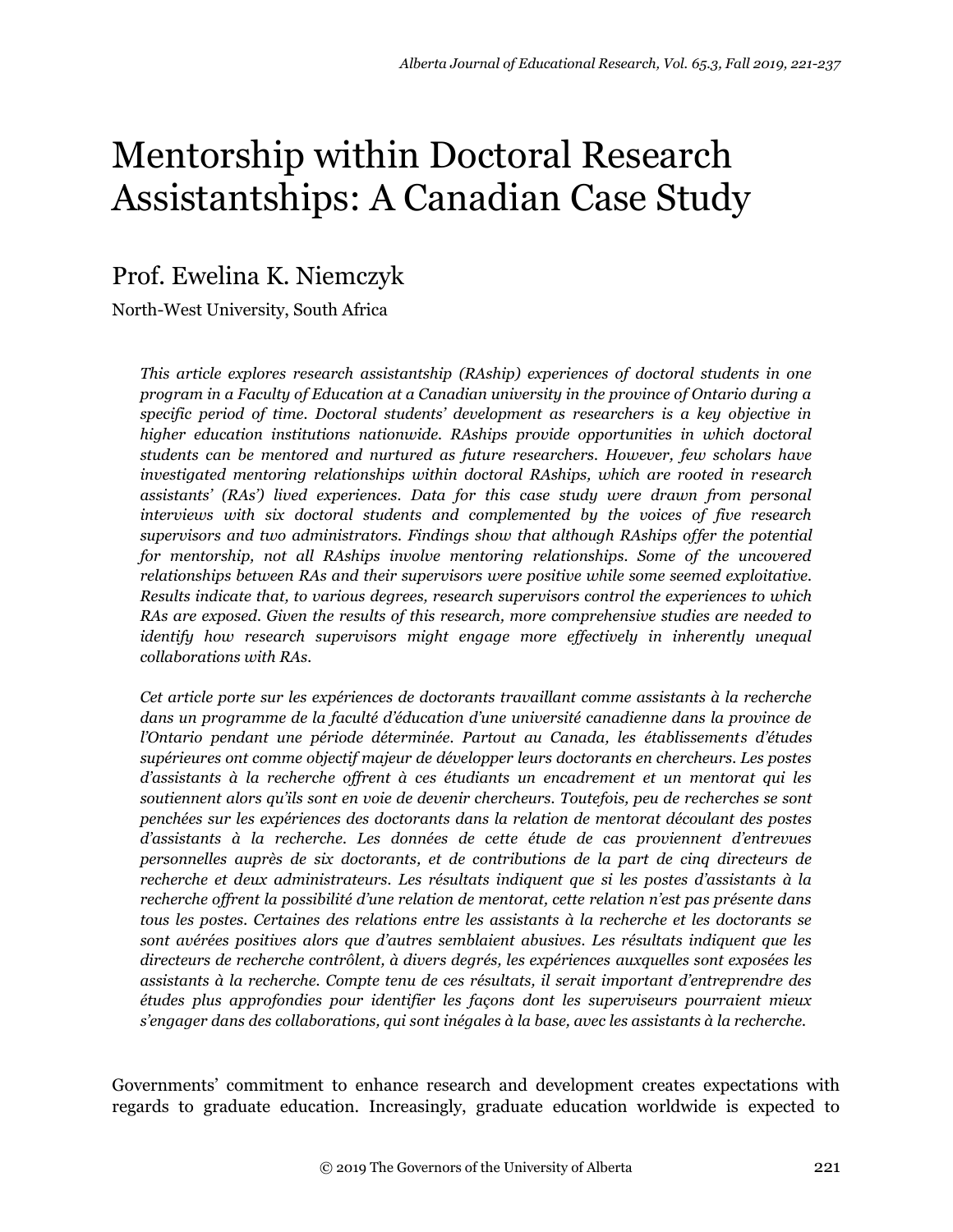prepare highly skilled researchers capable of engaging in the diversified global research environment (Niemczyk, 2018). McWey, Henderson, and Piercy (2006) argued that research development in graduate programs encompasses more than research methods courses and completion of a thesis; it also involves graduate students' participation in educational opportunities that connect and apply theoretical content to research practice. Such educational opportunities may arise in research assistantships (RAships), during which time students can become involved in diverse components of research under mentorship of experienced researchers.

Mentoring the next generation of researchers is fundamental to an innovative, successful, and well-educated society. Researchers are leaders who are competent and able to think critically, communicate effectively, and implement ideas productively. Competent researchers are needed to face the social changes and challenges of today and tomorrow. Nicolas (2008) described doctoral students as future creators of knowledge and stated that such "researchersin-the-making are by far the most important 'vehicles' for the transfer of university research to society" (p. 10). To that end, RAships are educational venues designed to provide practical space for research assistants (RAs) to acquire research competencies while assisting faculty members with their research projects.

Existing literature indicates that research partners—scholars, students, institutions, and funding agencies alike—recognize the importance of mutually beneficial outcomes when graduate students work as RAs (Grundy, 2004; McGinn, Niemczyk, & Saudelli, 2013; Moore, Scarduzio, Plump, & Geist-Martin, 2013; Rossouw & Niemczyk, 2013). RAs working alongside research supervisors on research projects may participate in diverse research tasks, ranging from designing a study and applying for ethical clearance to writing reports and presenting at conferences. The development of skill sets through these activities facilitates the acquisition of knowledge that in turn supports RAs' graduate studies and development of their identity as researchers. As articulated by Lee and Roth (2003), "becoming more fully engaged and becoming an expert are two sides of the same coin" (para. 11). Mentoring relationships may develop between RAs and research supervisors engaged in RAships, which can benefit both parties.

The limited literature related to RAships pertains largely to studies from the United States, Australia, the United Kingdom, and Canada. Researchers across disciplines recognize that RAships have been a neglected area in research education (Edwards, 2009; Hutchinson & Moran, 2005; Molony & Hammett, 2007; Turner, 2010). Published literature is composed mainly of papers related to (a) benefits of hiring RAs and becoming RAs, (b) supervisory relationships between RAs and professors, and (c) challenges within RAships. A small collection of writings, however, is rooted in the lived experiences of RAs. Turner (2010) accurately asserted that "a key partner in the research process has been rendered invisible and effectively silenced" (p. 206). In order to bring RAs' voices to the fore, this study explored doctoral student RAs' experiences of mentorship (or lack of it) and sought to provide recommendations to enhance mentoring practices in RAships within and beyond the program under investigation. The findings along with recommendations are meant to be informative rather than generalized.

In the following text I will first clarify some of the key terms used in this article. Second, I provide a brief overview of existing literature about RAships and mentoring within RAships is provided. Third, I explain the methodology and theoretical framework. Fourth, I present the findings in connection to the scholarly literature and theoretical framework. Then I conclude with a discussion of findings and recommendations for practice.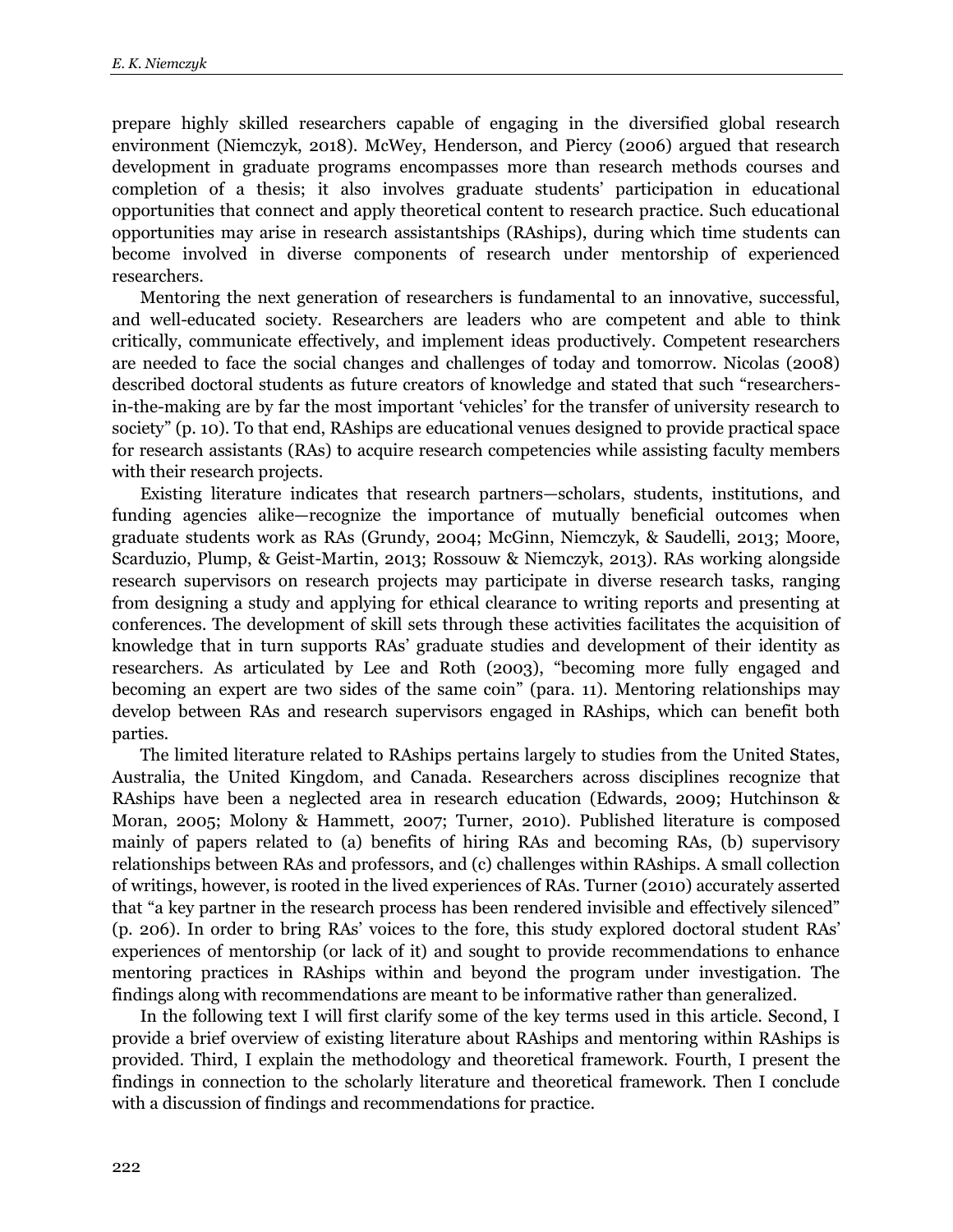### **Terminology**

*Research assistantships* refer to the positions doctoral students undertake to expand their research competencies while assisting research supervisors with their projects. RAships are understood as practical educational spaces that provide research opportunities and have the potential to foster the growth of confident and competent researchers. Doctoral students who accept RAships (paid by the university or individual research supervisors) are known as *research assistants*. In this study, doctoral research assistants are considered novice researchers.

*Research supervisors* are researchers who employ RAs to support their research agendas or to provide practical research training for future generations of researchers. Research supervisors are expected to nurture the development of novice researchers (Strike et al., 2002) and provide them with educational opportunities that advance their research skills and self-identities as researchers (Grundy, 2004).

*Mentoring* is a relationship in which the research supervisor (an experienced researcher) is willing to invest time and energy in the educational experience of a research assistant (a novice researcher). It is not an easy task to clearly define the difference between training, supervision, and mentorship because these concepts share several elements. However, in this study, mentoring goes beyond research training or supervision since it tends to be focused on broader scholarly development. In fact, mentoring relationships surpass teaching, learning, and reflective practice. As evident in scholarly literature (Niemczyk, 2015; McGinn et al., 2013), mentorship should contribute to development of novice researchers' identity and allow them to gain not only competence but also a sense of belonging to a research community.

#### **Mentorship within Research Assistantships**

RAships provide a distinctive space where graduate students can put their theoretical knowledge into practice and where novice researchers can be effectively shaped as competent researchers. Students engaged in RAships can acquire valuable skills since they learn how to conduct research projects that ultimately could result in publications or conference presentations. RAships also represent an opportunity for students to contribute to knowledge creation while obtaining financial support for their studies (Steward, 2010). At the same time, researchers are able to mentor students and engage them in research activities through co-authoring journal articles or co-presenting at conferences.

Although there is no consistent definition of mentoring (Crisp & Cruz, 2009), *mentoring relationships* are recognized within the scholarly literature as highly influential for the development of future scholars (Barnett, 2008; Johnston & McCormack, 1997). The mentoring relationship between a mentor and a mentee goes beyond engagement in basic research tasks and activities. The University of Michigan's faculty guide (2018) on how to mentor graduate students indicated that "First and foremost, mentors socialize students into the culture of the discipline, clarifying and reinforcing—principally by example—what is expected of a professional scholar" (p. 8). It is also clear from the same guide that the mentor's responsibilities extend to developing mentee's career and well-being, advancing their academic and professional goals, and tailoring a mentoring relationship according to individuals involved.

Edwards (2009) conducted a qualitative research study that explored RAs' experiences to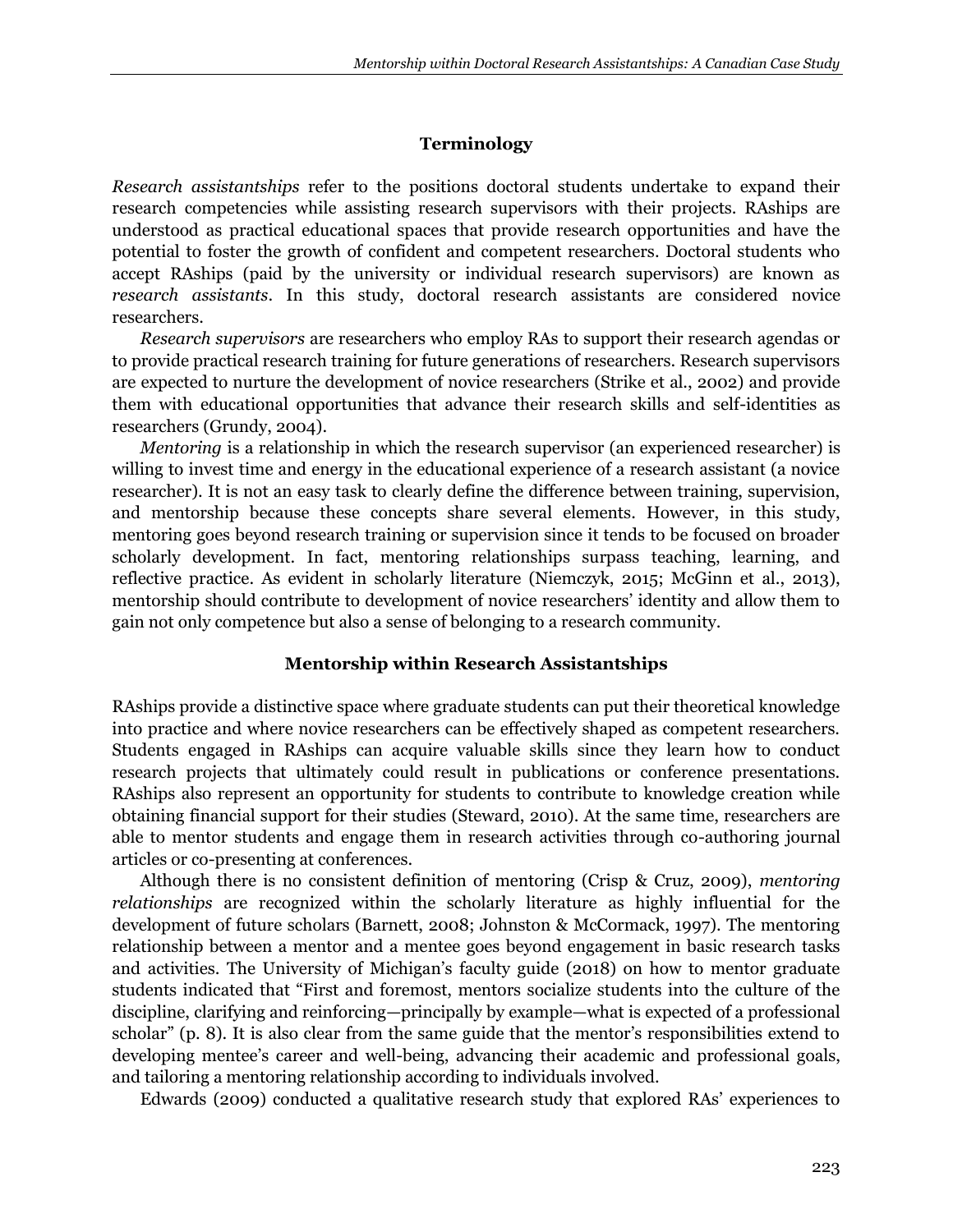identify students' motivations, activities, and interactions in RAships. Her results indicated that doctoral students undertake RAships for diverse reasons, including securing financial support, taking advantage of opportunities to work with a specific research supervisor, enhancing research productivity, and learning research skills. The majority of the students in Edwards's study reported being satisfied with their RA experiences and would recommend RAships to other doctoral students.

Hutchinson and Moran (2005) discussed advantages and difficulties associated with the employment of undergraduate and graduate RAs. Based on their pilot study involving academic staff in a law faculty, they reported that academics found time-saving benefits when RAs (a) helped with tasks such as final editing of documents or conducting electronic searches, (b) provided additional critique on written work, and (c) completed some of the tedious and timeconsuming work that freed up their time for other tasks. Difficulties identified by research supervisors in employing RAs were related to the quality of students' performance, communication issues, and acknowledgement of RAs' contributions.

Grundy (2004) provided evidence in her master's thesis that graduate RAs working alongside experienced researchers enhanced their research knowledge and skills, increased their self-confidence, and perceived themselves as being part of research communities. Similar results came from Niemczyk's (2010) thesis, which explored seven graduate students' perceptions of their RA experiences. The findings of Niemczyk's study demonstrated that RAs acquired research skills, such as completing research ethics applications, interviewing, transcribing, analyzing data, conducting literature reviews, looking for references, and preparing charts and tables. In addition, some RAs also identified building personal skills including punctuality, independence, organization, and attention to detail. As reported by the RAs in the above mentioned study, these skills helped them with their graduate courses and their theses or final projects. In fact, RAships are recognized not only as spaces in which to learn research but also to acquire personal and transferable skills (Ratković, Niemczyk, Trudeau, & McGinn, 2013). As explained in Ratković et al. (2013), through involvement in a variety of authentic tasks and activities, RAs may gain knowledge and abilities (e.g., prioritizing tasks, negotiating conflict, and networking) that can be transferable across different work environments. Transferable skills acquired through RAship experiences may also be valuable for students' graduate work and for their future careers within or outside academia.

According to Strike et al. (2002), research supervisors should commit to the support, welfare, and progress of student researchers during the latter's academic journeys. Moreover, the authors argued that research supervisors have ethical obligations to nurture, provide proper training, and ensure the competence of novice researchers. The above-mentioned expectations indicate research supervisors' obligations to educate doctoral RAs. On the other hand, responsibility in the relationship between a research supervisor and an RA is not one sided: Research supervisors are expected to mentor students, whereas students have responsibilities toward research supervisors and a duty to adhere to the ethical dimensions of the actual research project.

Scholars across different disciplines have provided evidence that the mentorship and support RAs receive from their research supervisors contribute to the students' graduate work and their transition from RAs to researchers (Grenville & Ciuffetelli Parker, 2013; Maher, Gilmore, Feldon, & Davis, 2013; McBurnie, 2011; McGinn et al., 2013; Niemczyk, 2010). Maher et al.'s (2013) study on the research development of eight science and engineering doctoral students serving as RAs found that interactions between research supervisors and their RAs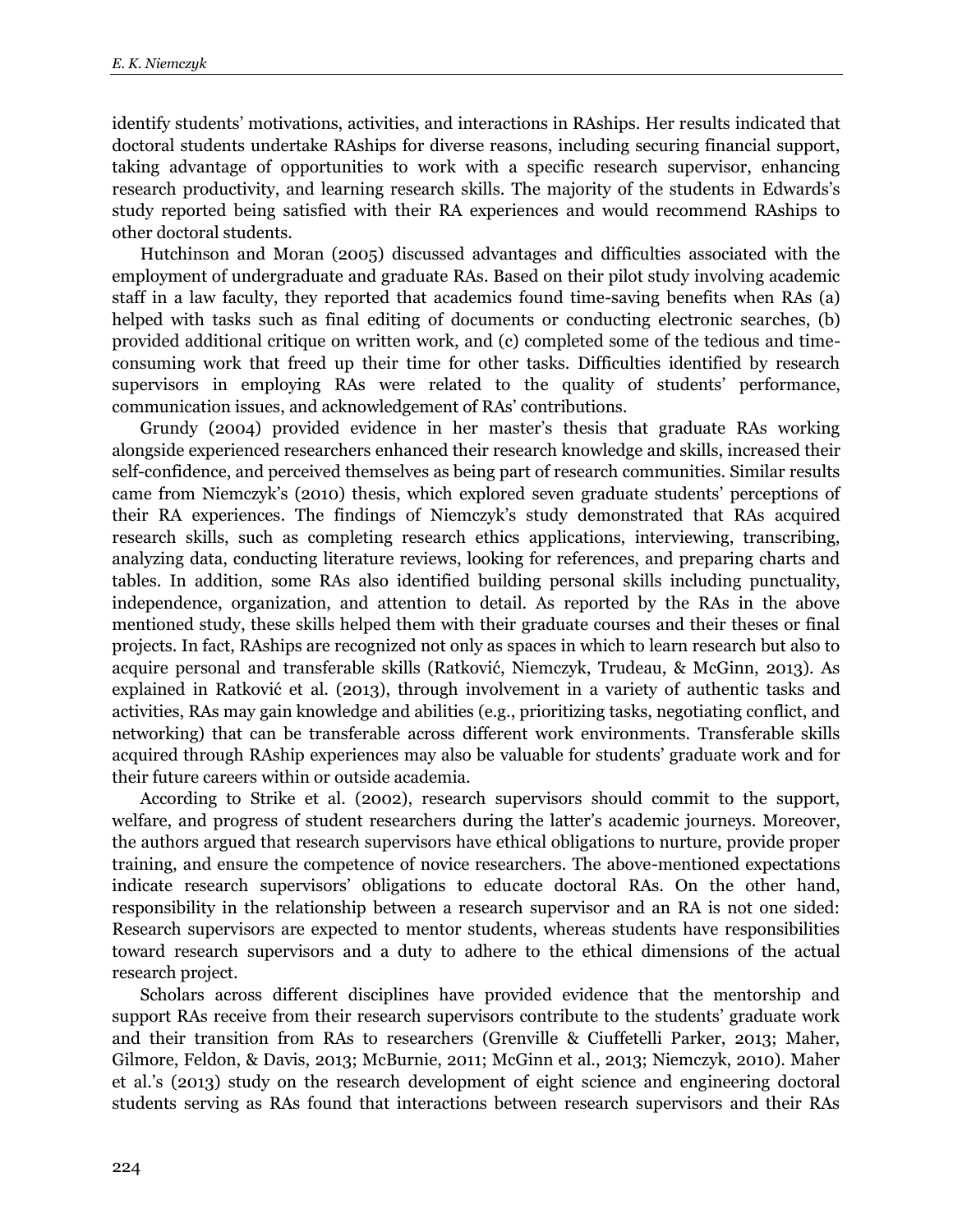were highly influential in students' development of research skills when both parties were fully committed. Nonetheless, as the authors claimed, research development "does not occur by magic; instead, it requires deliberate action by faculty supervisors and students" (p. 19).

Although the benefits of mentoring relationships within RAships are evident, RAs may also experience challenges and a lack of mentorship. Naufel and Beike (2013) discussed unethical treatment of RAs and showed that RAs, as human participants, can be exposed to physical, psychological, and social risks when completing their assigned responsibilities. Informed by regulations included in documents such as the *Ethical Principles and Code of Conduct* of the American Psychological Association (2002), the *Tri-Council Policy Statement on Research Ethics* (2010), and the American Educational Research Association's *Ethical Standards* (1992), the authors proposed a "Research Assistant's Bill of Rights" meant to guide the supervision of RAs. The goal of such a declaration of rights was to suggest several principles—maximizing, if not ensuring—that RAs work in safe and satisfactory environments. Some of the principles refer to RAs' right to choose confidentiality in public acknowledgements, to receive benefits for work performed, to refuse to participate in objectionable data collection activities, to informed consent, debriefing, and feedback.

Hobson, Jones, and Deane (2005) drew attention to the limited recognition of the RA position in knowledge production within Australian universities. According to Hobson et al., RAs represent a low-paid workforce that is vulnerable to intellectual exploitation, because ownership and authorship are often subject to informal arrangements and expectations. Similarly, Hutchinson and Moran (2005) argued that RAs have been a neglected part of many departments' research cultures and called for thorough training of RAs and thus nurturing of future academic researchers. Other scholars (Niemczyk & Hodson, 2008; Rossouw & Niemczyk, 2013) showed that not all RAships are guided well and not all RAs are recognized fairly. For instance, Rossouw & Niemczyk (2013) brought attention to the fact that RAs might be vulnerable to intellectual exploitation, especially if aspects of ownership and authorship are left to informal arrangements and personal expectations. According to the authors, RAs contributing intellectually to research superiors' projects deserve acknowledgement. For the purpose of clear expectations and fair recognition, research supervisors and RAs should discuss and agree early in the project on the completion and division of tasks as well as authorship guidelines. Such practice eliminates future conflicts and provides potential to enhance RAs career.

Diamond's (2010) description of his journey in learning to mentor and be co-mentored indicated that attempts to mentor can be problematic when grounded in the mentor's own past negative experiences. He encouraged educators and researchers to reflect on their personal experiences of mentorship and to explore other and richer forms of mentoring since there is always more than one way to mentor.

Morris (2011) explored doctoral students' experiences with supervisory bullying. Although the study focused on doctoral supervisors rather than research supervisors of RAs, Morris's findings reflect issues in the research supervisor relationships identified by the two dissatisfied students in this study. Morris relied upon data drawn from the personal experiences of doctoral students and bystanders who shared their own or friends' doctoral experiences on publicly available Internet blog sites. The following themes emerged from an analysis of eight blogs: confusion, unrealistic work demands, criticism, anger and rage, inappropriate attention, and abuse of power. Bloggers described several forms of the abuse of power, including physical, emotional, and academic. Many bloggers wrote about supervisors' dictatorial and commanding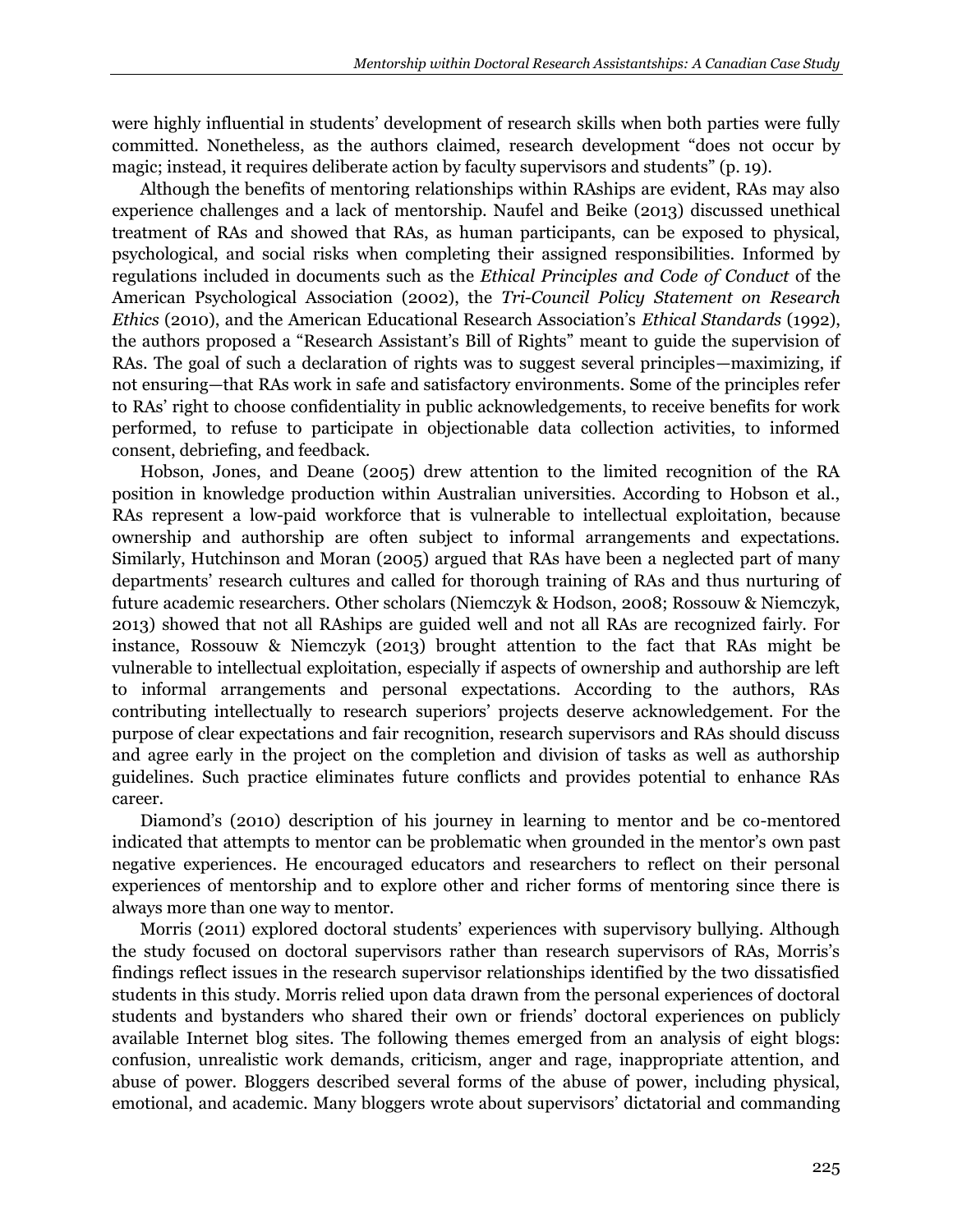attitudes, unrealistic work demands, and the frustrating and condescending tone of their interactions. The bloggers expressed confusion about where to go for advice or assistance. As Morris asserted, it is alarming that such incidents take place in educational institutions and it calls into question the number of unreported cases of power abuse with characteristics of bullying.

Macfarlane (2010), in his work about values and virtues in qualitative research, called attention to the virtues of researchers as a way to live research ethics. He referred to virtues as actions and behaviours based on ethical principles and argued that "virtues are closely connected with human emotions and personalities. Nobody is perfect, and it is important to recognize that a virtue approach is about realizing the importance of trying to improve through practice" (p. 23). Macfarlane's argument leads to a deeper reflection about what kind of research supervisors' behaviours, attitudes, and practices should be considered acceptable.

#### **Methodological and Theoretical Approach**

This case study involved semi-structured interviews with six doctoral student RAs, five research supervisors, and two administrators from a Faculty of Education at an Ontario university. The main focus was on the voices of doctoral students complemented by the voices of research supervisors and administrators from the same faculty. Considering that "the methods and sources should be chosen based on their ability to provide insights into the phenomenon of interest" (Gondo, Amis, & Vardaman, 2009, p. 135), participants were recruited through maximal variation sampling. This sampling strategy is meant to build complexity into the research when sampling participants or sites (Creswell, 2011).

In alignment with the typical demographics in education, women were overrepresented in the three participating groups: students (five women and one man), research supervisors (three women and two men), and administrators (two women). With permission from participants, the interviews were audio recorded and then transcribed. The transcripts were then sent to the participants who had the opportunity to verify their accuracy and to volunteer new information. All participants responded to the member-check request, in some cases contributing additional information. As stated by Harrison, MacGibbon, and Morton (2001) member checking is a method of ensuring transcripts' trustworthiness.

The analysis was treated as an ongoing process (Miles & Huberman, 1994). Transcribing the interviews and reading the documents served as a preliminary exploratory analysis that generated a general sense of the data (Creswell, 2011). An inductive approach followed to develop detailed data (transcribed interviews and relevant documents form the institution's site) into general codes and themes. Transcripts were imported into NVivo (Version 8) software to facilitate systematic data analysis. Miller and Salkind (2002) explained that qualitative data analysis software enables researchers "to systematically analyze text or image files, categorize and code information, build descriptions and themes, sort and locate important data segments, and provide visual display of codes and categories" (p. 164). After coding all of the transcripts, unique codes were identified; from there, comparable codes were grouped to gather a manageable set of themes. The final themes that emerged from the coding process became the basis for writing this article.

In terms of theoretical framework, this study was informed by a social practice perspective on learning as posited by Lave and Wenger (1991), who view learning as a process of participation in communities of practice: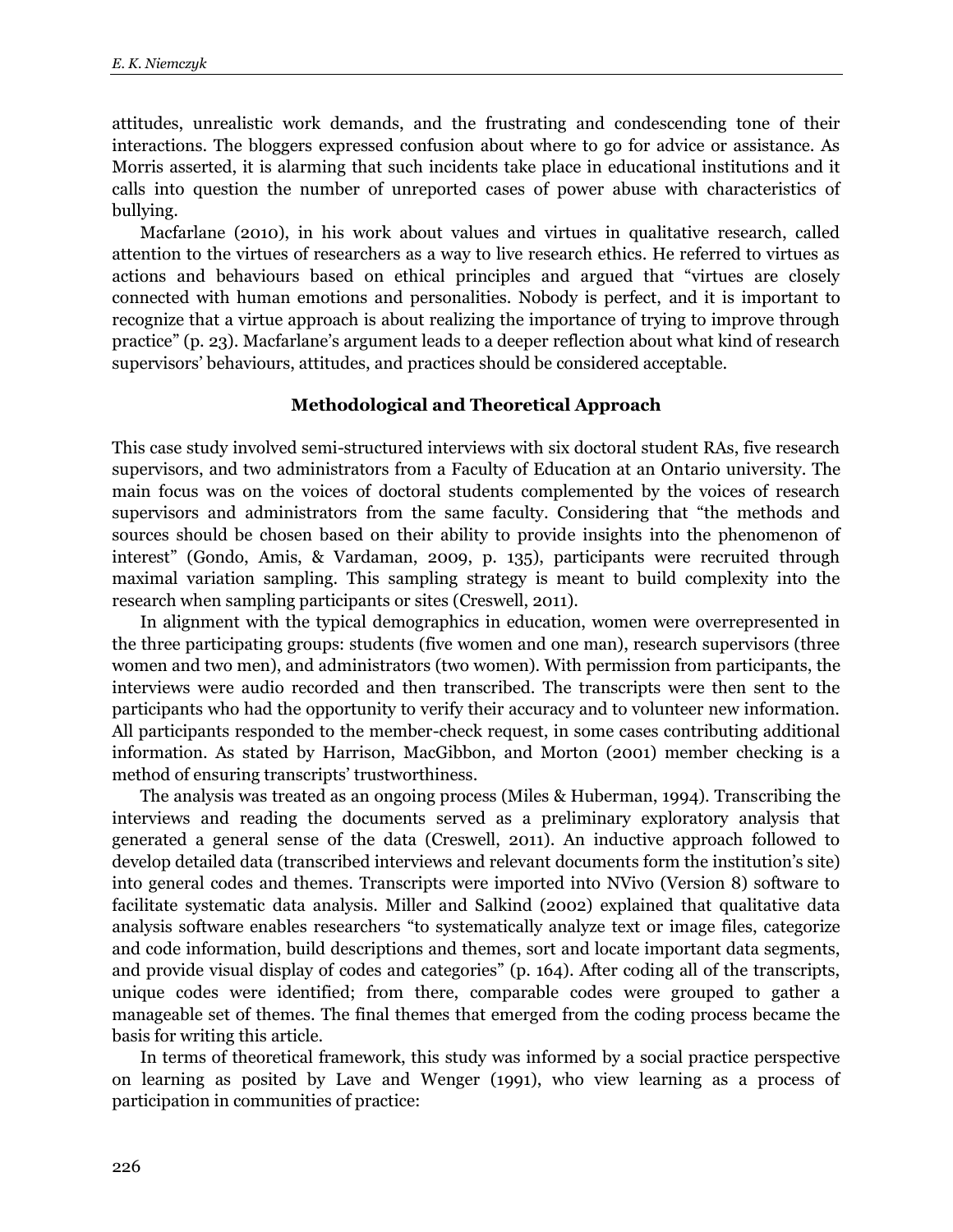As an aspect of social practice, learning involves the whole person; it implies not only a relation to specific activities, but a relation to social communities. ... Activities, tasks, functions, and understandings do not exist in isolation; they are part of broader systems of relations in which they have meaning. These systems of relations arise out of and are reproduced and developed within social communities, which are in part systems of relations among persons. (p. 53)

In this case study, relations among research assistant and research supervisor refer to a mentoring relationship within RAships.

Lave and Wenger's (1991) interest stems from understanding what kinds of social engagements provide an effective context for learning to occur. In their work, they refer to *legitimate peripheral participation* as a particular way of engagement whereby a learner participates in the actual practice of an expert, though only to a limited degree initially and with limited responsibility for the final result. In other words, legitimate peripheral participation is the process by which newcomers become part of a community of practice and eventually become full participants. Recognizing legitimate peripheral participation in this study means considering RAships as potential educational venues for development of future researchers. Doctoral RAs mentored by experienced research supervisors may engage in learning research competencies and can begin the transformation toward becoming independent researchers.

The concept of legitimate peripheral participation is not always a straightforward process leading towards fuller participation for newcomers within a community of practice. Complex multileveled relations between RAs and their supervisors may influence legitimate peripheral participation within RAships. Particular attention needs to be directed toward unequal relations of power that may place students in vulnerable positions (Hinchey & Kimmel, 2000). Considering that participation in social practice under mentorship of experts is the fundamental form of learning (Lave & Wenger, 1991), it is essential to acquire a better understanding of relationships between RAs and their supervisors.

# **Supportive Appointments and Disappointments**

Doctoral student RAs indicated having multiple assistantship experiences; therefore, one student may have reported mentoring relationships (supportive appointments) and lack of mentoring (disappointments). In fact, four doctoral students reported supportive appointments only, while one student reported supportive appointments and disappointments, and another student commented solely on disappointments with research supervisors. The overall experiences of RAs lead to several themes including collaborative learning, reciprocity, researcher identity, and power dynamics. The voices of research supervisors and the administrators complemented and often echoed the doctoral student RAs' responses.

# **Supportive Appointments**

RAs who commented on mentoring relationships with their research supervisors described receiving support from supervisors who they felt were dedicated to their development as researchers. One student explained that her supervisor not only contributed to her development as a researcher, but also created a learning environment that allowed her to feel like a colleague and collaborator: "I developed my identity as a researcher, I would define myself as a researcher,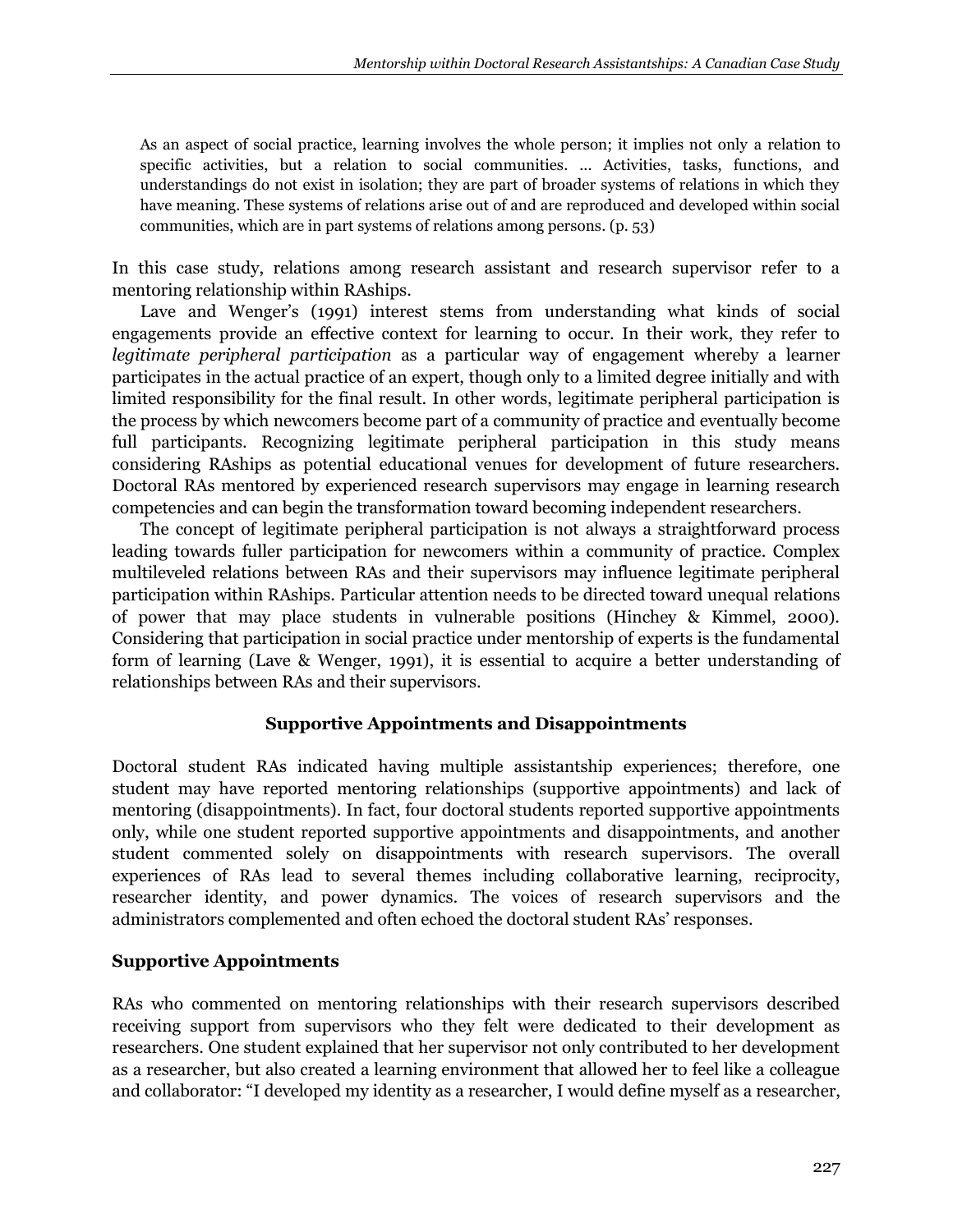and I see this professor and I as colleagues that work together…" (RA participant). On a similar note, another student described the relationship with his supervisors as follows: "I will use the words of my doctoral supervisor who said that he considered me 'more of a colleague than a student.' Those are his exact words" (RA participant). Students' statements aligned with comments from most research supervisors who viewed RAships as opportunities for mentoring and collaborative learning. One research supervisor emphasized the importance of mentorship, saying, "for me it's important to have not only the worker bee but it is a part of my job to mentor. And that's the educational component and the training" (RS participant). Pyhältö, Stubb, and Lonka (2009) claimed that doctoral students develop their identities as researchers by engaging in research communities and doing research; however, to do so, they needed opportunities to acquire a sense of belonging to research communities.

One of the students referred to her relationship with one of the research supervisors as comentoring. The student valued her relationship with the supervisor because of co-mentoring and working together towards a common goal. The RA brought skills to the project that her research supervisor lacked, which meant that they were able to rely on each other's strengths: "Since my knowledge of statistics is greater, more recent than hers, I'm able to contribute versus just doing a task. There is lots of talking back and forth and asking questions and then me making suggestions" (RA participant). RA's comment illustrates well the idea of working together with a common goal to make a project successful. As one research supervisor expressed, an RA is not working for her, but instead is employed on a project. The research supervisor's approach to collaboration as working together for the project rather than as an RA working for the research supervisor reduces the power differential within RAships. As Garrett (1997) explained, the supervisor "sets the tone" (p. 229) of the relationship and has the ability to maximize or minimize students' feelings of power or powerlessness. As one research supervisor observed,

I feel that I have responsibility as a research supervisor to make sure that the RA is comfortable with the tasks and the deadlines for their completion. And there is this ongoing monitoring and support. She also knows that she is not working for me, she is working for the project. (RS participant).

Working together, co-learning, and co-mentoring are all elements of a healthy community of practice resulting in a sense of belonging and mutual commitment to reciprocity (Floding & Swier, 2012).

One student expressed gratitude towards her research supervisors for supporting her plans to become an academic and providing her with guidelines for publishing in peer-reviewed journals. She also emphasized the importance of peer mentoring in one of her RAships in which she and another doctoral RA shared their knowledge and relied on each other for support. In contrast to a traditional concept of mentorship where an older and wiser individual supports the development of a younger individual, peer mentorship relies on students receiving support from fellow students (Heirdsfield, Walker, Walsh, & Wilss, 2008). Mentoring involving a more experienced student assisting a less experienced student is based on a less hierarchical relationship (Collier, 2017). Some researchers consider peer mentoring as a best practice for fostering students' learning and success (Badger, 2010; Huizing, 2012). In such a mentoring relationship the power dynamics are limited or even not present, which allows for more open communication.

One student expressed appreciation for having an opportunity to publish with the research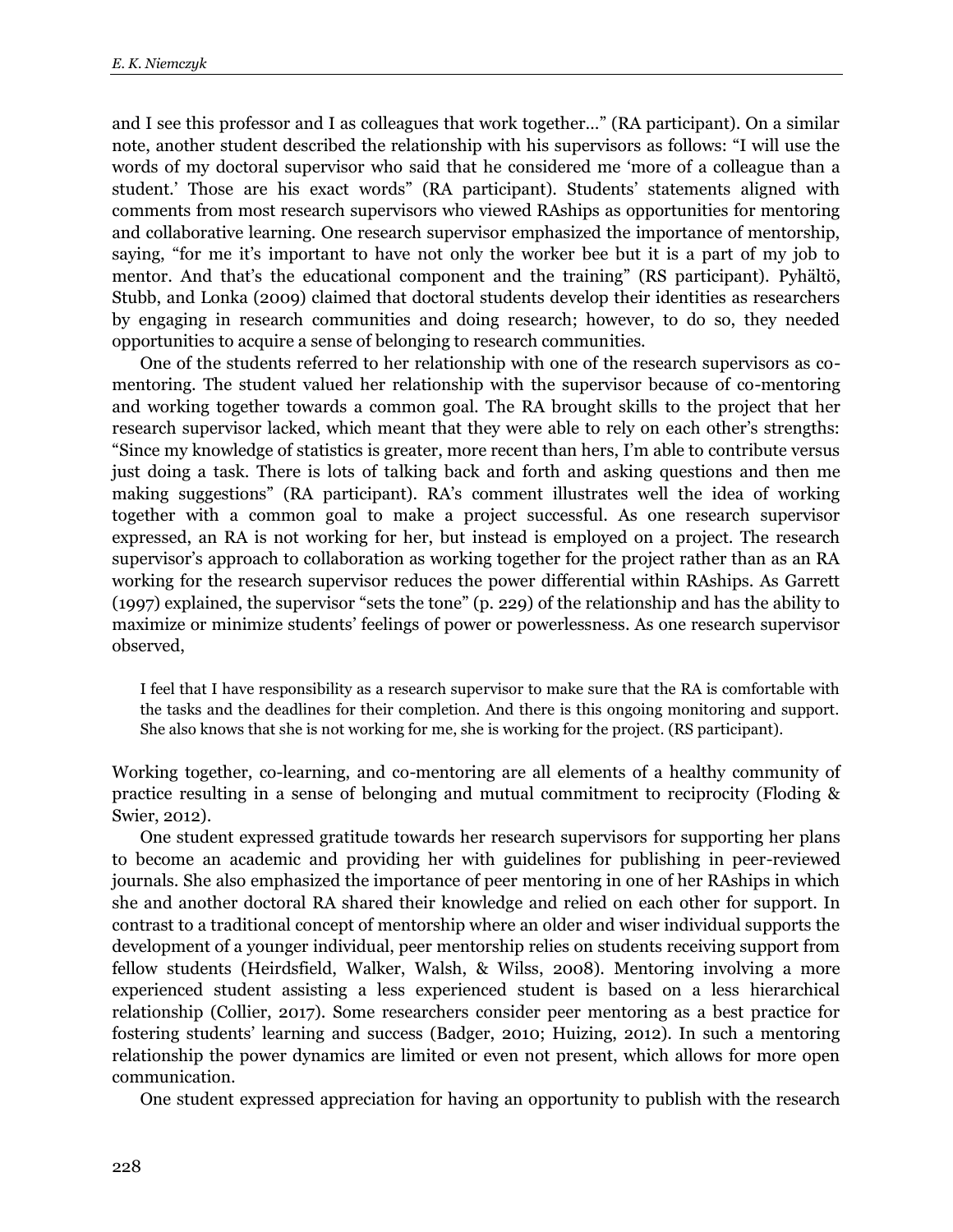supervisor and to have tangible evidence of her involvement in the RAship. She expressed satisfaction with seeing many months of intense research work manifest into a publication. This appreciation for a publishing opportunity aligns with a statement from one of the research supervisors regarding publishing with RAs: "I think that research assistantship relationship should be quantifiable for a student and able to be reproduced, for example on their CV, as a real contribution as opposed to a support role" (RS participant). Another research supervisor also pointed out the importance of providing publication opportunities for her students: "I like to work with graduate students for the obvious reasons like collecting data, getting as much data as I can but I always have co-published with them … so there is mentoring that happens" (RS participant). Both researchers believed that it is important for them to invest time in students' professional development and engage them in written dialogue within a research community. In spite of this, it is also important to recognize that not every RAship can provide publication opportunities. There are several factors to consider, including the duration of the assistantship, the stage of the project when the RA is hired, and the contributions made by the RA to the project.

## **Disappointments**

As noted in the previous section, several RAships (considering that one RA engaged in more than one RAship) investigated in this study were based on mentoring relationships. However, two RAs reported a lack of mentorship and were disappointed with their respective research supervisors. One of the two RAs described the relationship with her research supervisor as very formal and hierarchical. She explained that although the hierarchical order and high expectations were very clear from the first meeting, she decided to take on the assignment as she wanted an opportunity to grow as a researcher. Early in the project, the research supervisor made the RA promise that she would not quit as the previous RAs had done. Such a request put pressure on the RA and made her feel trapped in a project that she knew very little about at the time. She was not sure what this commitment would entail but stayed on the project as she did not want to upset her research supervisor. The student felt a strong power differential in the way the research supervisor spoke to her and the extent to which every conversation seemed to focus on getting the work done: "I came almost to feel like a second-class like subhuman in the way that I was treated" (RA participant). This same RA emphasized that the research supervisor seemed extremely busy with no intention to become their mentor. Deem and Brehony (2000) argued that academic pressures experienced by researchers leave little time for supervision of research students and some supervisors may transfer their workload pressures onto doctoral students. The systemic demands on academics are an important aspect to consider as they may impact quality of interaction between RAs and their research supervisors.

Another RA also struggled to characterize her relationship with one research supervisor as a mentoring relationship. She reported feeling disappointed because of the lack of communication and guidance. Similarly, two other RAs felt that they were not able to freely express their concerns with their supervisors. Based on the treatment and interaction with their supervisors, both students decided to endure in silence rather than speak up. As one of the students summarized, "overall, [my RAship] I would say was highly negative and over time I came to feel unhappy, unsatisfied, and unfulfilled" (RA participant). Another student said that although the supervisor talked about communication and collaboration, these elements were not evident in practice. The participant said she felt disregarded whenever she made a comment that was not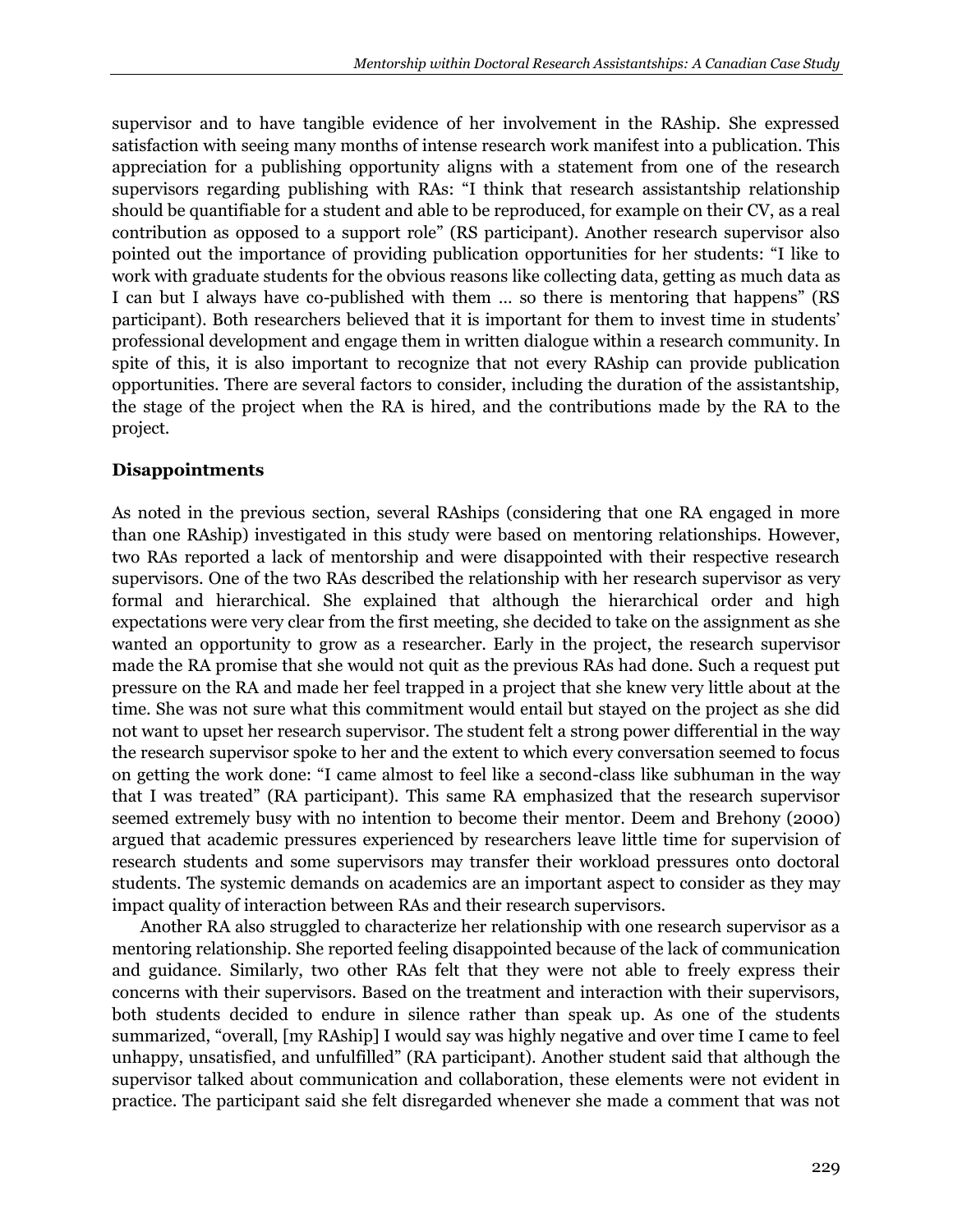aligned with her supervisor's opinion. As a result, the participant decided to avoid situations that could create an awkward relationship that could carry over after the project ended. In addition, the two RAs with negative experiences thought that talking with their supervisors or reporting their concerns to someone else could potentially affect their reputations with the department, resulting in other researchers being hesitant to hire them as RAs in the future. These two doctoral students felt unsupported, exploited, intimidated, and powerless when dealing with their situations. One student indicated she feared that reporting the conflict could jeopardize the completion of her doctoral degree rather than solve the problem. This in turn correlates with the issue that students do not feel protected by the organizational structures that are in place to serve them.

The above-reported accounts of feeling pressured—particularly the experience of the student whose research supervisor made her promise that she would not quit the project—connects to Morris's (2011) study about doctoral students' experiences with supervisory bullying. In the findings, Morris reported on supervisors' abuse of power, poor communication skills, and assignment of an unrealistic workload. Such conditions call for further reflection on Macfarlane's (2010) work about values and virtues of researchers and what kind of research supervisors' behaviours, attitudes, and practices should be considered acceptable. Considering that two RAs reported feeling exploited and powerless in one or more RAships, this unfortunate revealing of flaws in potential mentoring relationships should encourage research supervisors to reflect on their virtues and motivate them to improve their supervision practices.

One of the doctoral students recounted asking colleagues for advice on how to approach her research supervisor and voice her concerns but ended up feeling too intimidated to confront them. In one case, the supervisor was also the RA's course professor, which put extra pressure on the student. The student in the latter case was concerned that her relationship with the research supervisor could potentially influence her performance within the doctoral course. The following quotation from a student reflects students' vulnerable positions, which often result in students' silent acceptance of unfair practices:

You can't voice anything to anyone because you don't know who is connected to whom and if you want to stay in this university you probably don't want to burn any bridges. And the PhD is very long so you are surrounded by the same people for a very long time. So regardless of your experience, I feel that there is really no one you can voice that, even reporting that to a Chair of the program is not an option because at the end of the day you are a student and they are all colleagues. So you can't say anything to them. (RA participant)

The students' accounts are echoed by administrators' responses indicating that working on RAships with doctoral advisors or course instructors may pose additional tensions for doctoral student RAs "because there is a power dynamic and it may put you in a vulnerable position. So it's kind of more tensions there" (Administrator participant). Another administrator explained,

It can work well or it can be too much reliance on one person. At the end of the day they write your reference letter and they make comments about you if someone is looking for an RA or TA. ... You have to be careful because those are things that are never said but they can influence how things are. It's always true in the workplace but it's even more when you are vulnerable in that regard because you count on good will. (Administrator participant)

The same administrator also added that "the ethical part is the hard part. There are power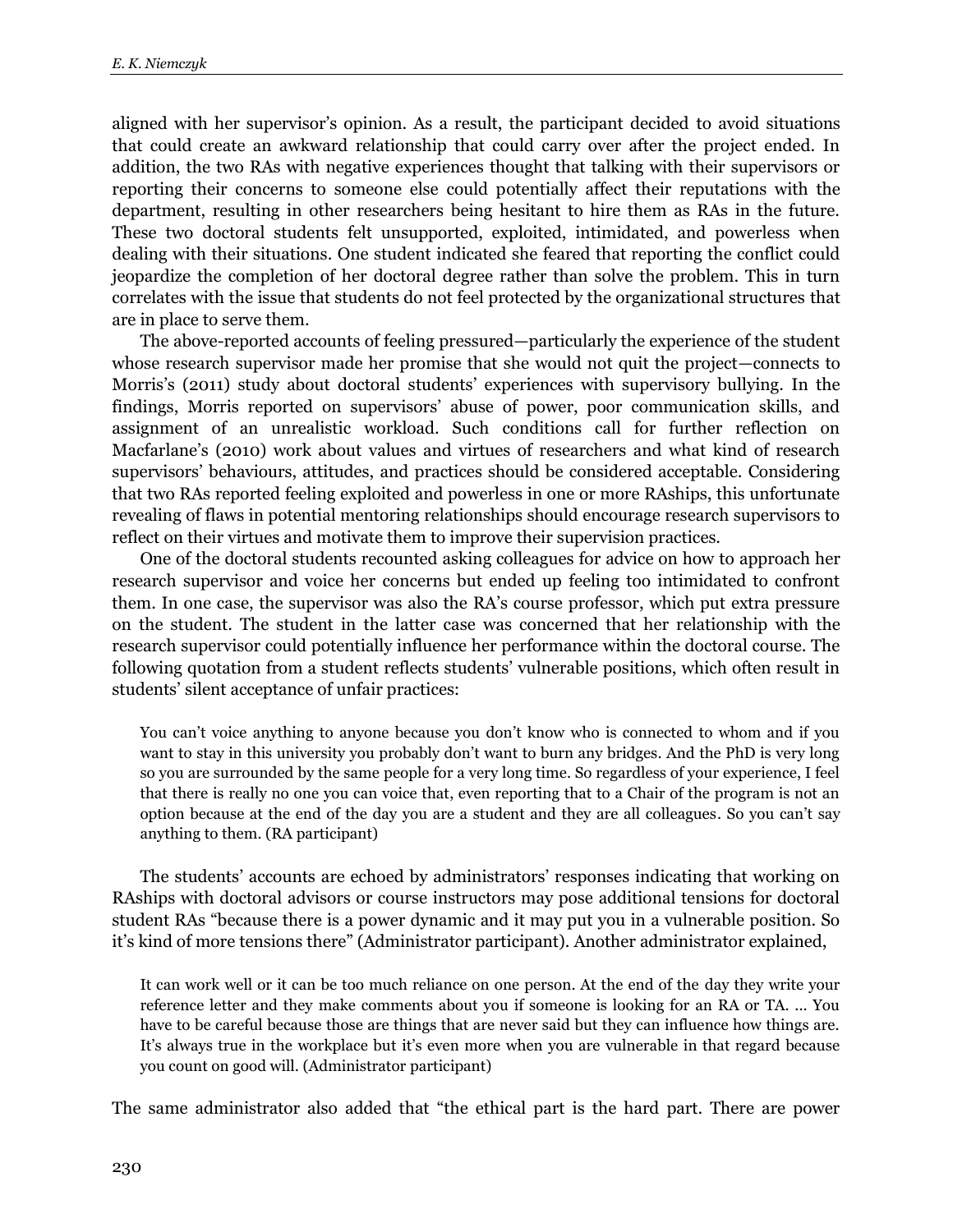differentials and faculty members are their own unique individuals so some are easier to work with than others."

The literature indicates that graduate students employed at universities may find themselves in vulnerable positions, especially when their academic advisors or course instructors oversee their RAships (Skorobohacz, 2013). Although there is a possibility that RAs working under the supervision of their course instructors or doctoral advisors may benefit from their mentorship (especially if their research interests and areas of study interconnect), it is also possible to encounter challenges due to these dual relationships. As Skorobohacz (2013) explained, students may encounter several tensions working as RAs for their instructors: "There can be tensions when mixing money and marks" (p. 210). RAs may find themselves in a vulnerable position and hesitate to ask questions or raise concerns when course grades or thesis progress may also be involved. RAs may feel pressure to accommodate all of the research supervisor's expectations and not to voice their concerns since they depend on researchers for potential future research experiences, positive letters of recommendation, and grades (Naufel & Beike, 2013; Sanders, 2012). As Teeuwsen, Ratković, and Tilley (2012) indicated, "An openness about expectations from the very beginning and negotiation of meaningful roles and responsibilities can help alleviate but not eliminate power differentials" (p. 692).

The relationships that two of the students expressed having with their research supervisors show the potential power dynamics of RAships. In fact, several participants from all three groups (doctoral students, research supervisors, and administrators) recognized the existence of power dynamics within RAships. One of the research supervisors explained that it took time to establish relationships in which students could eventually see themselves as "partners on the projects" rather than as subordinates:

I felt very uncomfortable starting with this RA a month ago about the power dynamic. I don't think she fully gets it yet but she also has some cultural differences so I sense just from her body language she is still feeling that I'm the one who is telling her … I'm the boss so to speak. So I hope that she will see that's not the case. So about the relationship with research assistants is this power piece, I have to remind myself that it takes time to get rid of some of those assumptions or to work through some of those assumptions. I hope I don't come across that way but they just there, the institutional assumptions. (RS participant)

As evident from the findings, the doctoral students reported different experiences with their research supervisors, which eventually influenced their experiences as RAs and their development as researchers.

# **Conclusions and Recommendations**

Accounts of supportive appointments and thus mentoring relationships showed that engaging in research together could provide space for the development of RAs (Jiao, Kumar, Billot, & Richard, 2011). However, it is also clear that some relationships involved exploitative practices and misuses of power (Grundy, 2004; Hinchey & Kimmel, 2000). It seems fair to state that experts within the research community have the power to confer legitimacy on newcomers (i.e., RAs). Research supervisors may facilitate or limit students' participation in research communities (e.g., through meaningful tasks, conference presentations, workshops, or publications).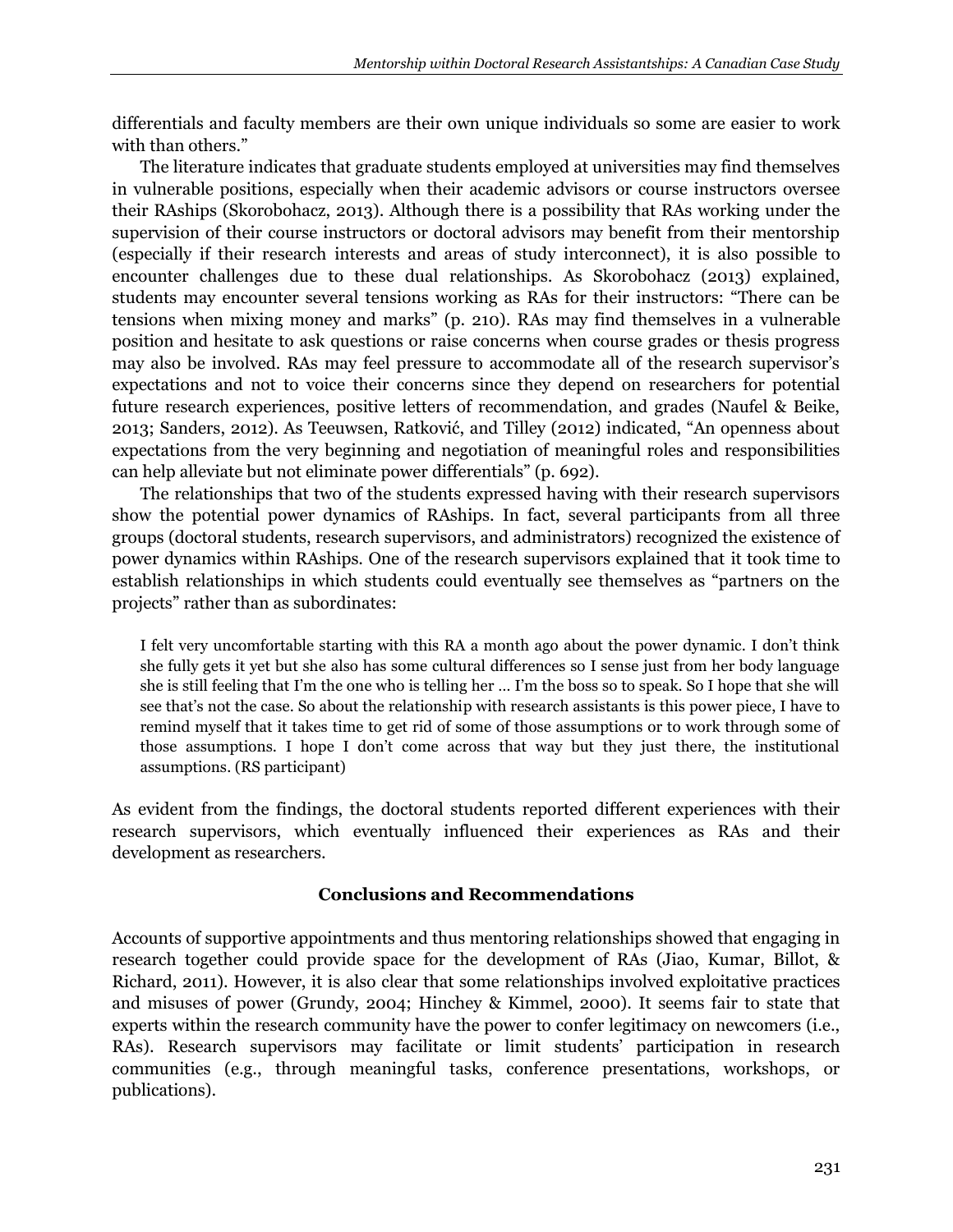The findings indicate that doctoral students' RAships highly depend on their research supervisors' commitments to provide mentorship during RAship experiences. According to the six RAs, the quality of the experiences depended on how the supervisors treated RAs and how much time and effort they were willing to invest in making the RAships beneficial for RAs. Some dynamics within RAships promoted and others prevented or limited students' legitimate peripheral participation and the development of their identities as researchers.

Lave and Wenger (1991) explained that some members are more central than others in communities of practice; newcomers occupy more peripheral yet legitimate positions in the community since they have not yet mastered all practices of the community. In RAships, research supervisors are skilled practitioners who occupy central places whereas doctoral student RAs are less central since they are developing competencies required for full membership. In supportive appointments, an RA does not remain on the periphery for long because the student is drawn further into the community of practice and encouraged to practice research in order to move from being a novice to becoming a competent researcher.

Based on inferences from the data, the development of researcher identities emerged from the co-participation of novices with experts and engagement in a research community. As Pyhältö et al. (2009) argued, doctoral students develop their identities as researchers by doing research and acquiring a sense of belonging to research communities. This sense of belonging can be impeded when students' collaborative participation is limited. As stated earlier, the learning process under the conditions of legitimate peripheral participation (Lave & Wenger, 1991) relied on interactive involvement of the novice (i.e., the RA) and an expert (i.e., the research supervisor). Solitary work of students with marginal collaborative engagement in research and limited connection to research members significantly limited the potential of these learning experiences. Although faculty workload pressures and competing demands for their time are undeniable, research supervisors have the responsibility to support and actively enhance development of students as future researchers, while simultaneously ensuring that their project objectives are achieved (Rossouw & Niemczyk, 2013). It is important to note that engagement in mentorship has the potential to deliver benefits not only for RAs but also for research supervisors. Besides personal satisfaction and fulfilment of academic obligations, supervising RAs provides space for researchers to think more comprehensively about research education and to reflect on their own mentoring practices (McGinn et al., 2013).

#### **Recommendations for Practice Development**

The findings of this study result in recommendations for practice development but also call for critical assessment of their complexities. These recommendations are informative in nature and are not generalizable to RAships as a whole. As evident in the following section, responsibly acting upon some of these recommendations might necessitate additional assessment in future research studies across diverse institutional contexts.

There is no doubt that mentoring relationships maximize students' experiences within RAships. As evident from the participants' accounts, sometimes RA experiences are reduced to task completion and irregular meetings between an RA and a research supervisor. As one of the administrators explained, the role of a researcher is very broad and faculty members need many skills in order to assist students. Therefore, researcher supervisors may need to refresh and expand their mentorship skills in order to provide mentoring experiences for doctoral RAs. But the question remains: who is responsible? Is research supervisor mentorship training (a) an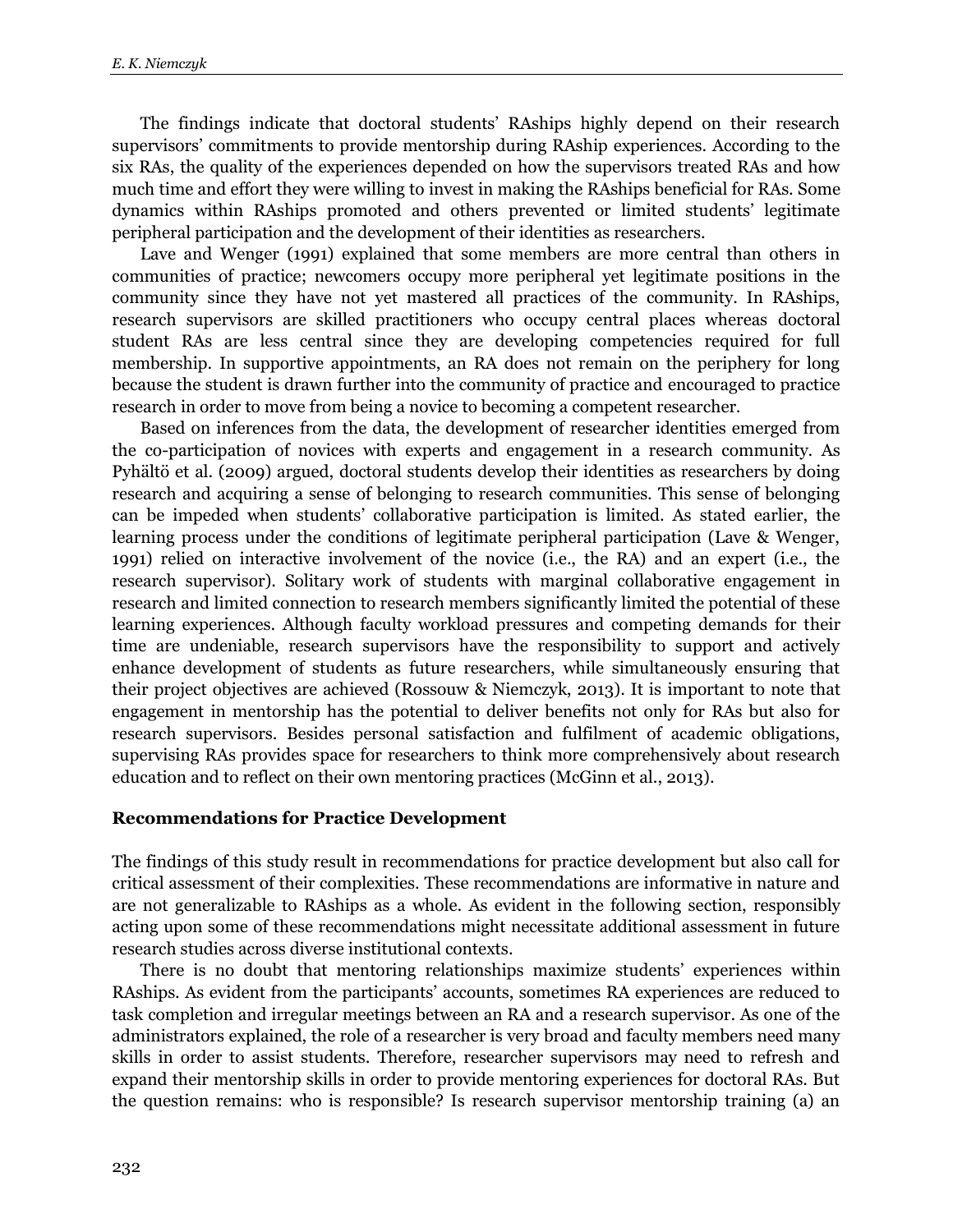institutional responsibility, (b) an individual faculty member's responsibility, or (c) a shared responsibility?

It would be useful if the program under investigation could introduce workshops or other training resources for research supervisors about how to enhance their mentoring and research training practices. Workshop organizers would need to take into account faculty members' busy schedules and try to be creative in terms of workshop delivery. One possibility would be to video record the sessions and make them accessible online.

Another aspect several RAs struggled with was a lack of recognition for their contributions to the projects. Two students expressed frustration about not being fairly recognized for their work although they performed advanced tasks and contributed significantly to the projects. The students argued that especially at the doctoral level, it should be clear that students need tangible recognition since soon they will be looking for jobs. It is understandable that not all RAships can offer publication or conference presentation opportunities; yet, when applicable, students should receive significant recognition for their contributions with the goal of potentially enhancing their careers. However, it is only fair that research supervisors consider other ways of giving students proper recognition for their contributions.

Research supervisors may consider acknowledging students' input in future publications, participation in future conferences and workshops, assisting students with their doctoral research, helping students to apply for funding opportunities, providing recommendation letters, or recommending students for other assistantships. It is also important to consider that students who are not appropriately recognized for their contributions may get discouraged from future participation in RAships and may discourage other students from participating. The lack of reciprocity may also diminish students' sense of belonging within a research community or reduce their interest in research at large. When RAs see the value of their personal contributions to research development, RAships can become transformational, allowing the assistants to learn research skills and practices, enhance their self-confidence, and envision themselves as members of a research community (Grundy, 2004). One could argue that not recognizing students' contributions is an unethical practice that translates into accepting the exploitation of students' work as a norm.

Acceptance of existing power dynamics is visible in students' reluctance to report challenges and conflicts encountered within RAships. Two students expressed feeling hesitant to report practices that they perceived to be unfair to their research supervisors or to anyone else. They were concerned that reporting any concerns could potentially affect their relationships with research supervisors, their future employment on campus, their reputations within the department, and potentially the completion of their degrees.

The findings show that doctoral student RAs felt themselves to be in vulnerable positions when relationships with research supervisors were overpowering, even more so when research supervisors were also students' course instructors or doctoral advisors. Some of the doctoral students described the nature of their supervisor/supervisee relationships as having unequal power dynamics, which in combination with multiple student-employee roles increased the pressure to perform tasks and introduced hesitation to voice potential concerns. To that end, several participants from all three groups (doctoral students, research supervisors, and administrators) recognized the existence of problematic power dynamics within RAships. One of the researchers explained that it may take time to establish relationships in which students see themselves as partners rather than subordinates. Meanwhile, another research supervisor expressed the need to make sure at the outset of every assistantship that students understood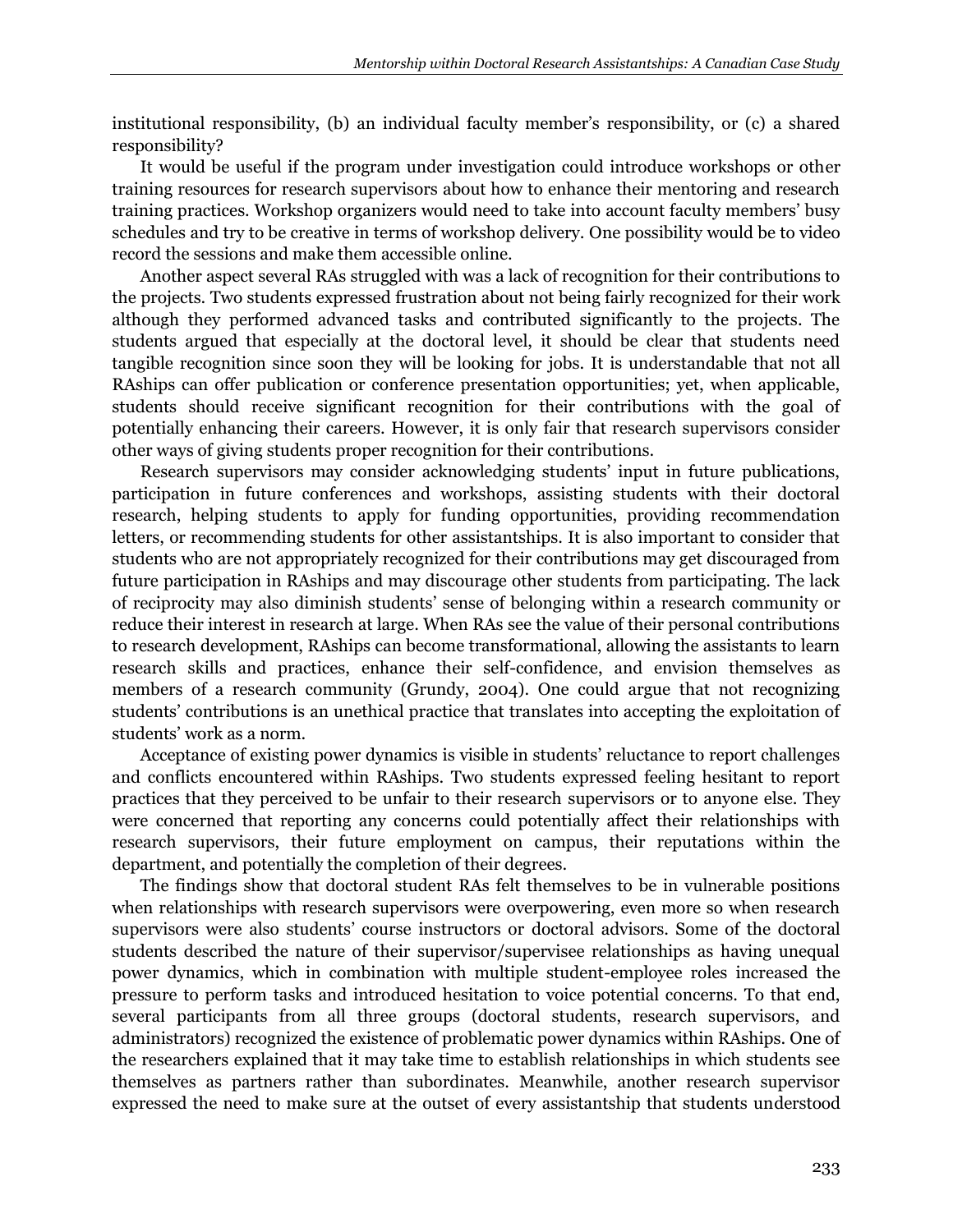they were working for the project and not for her. These findings are consistent with the literature indicating that graduate students employed at the university where they also study may experience unequal power dynamics and find themselves in vulnerable positions (Skorobohacz, 2013).

It is essential that research supervisors recognize their collaboration with students is inherently unequal (Fine & Kurdek, 1993; Manathunga, 2007) and consider how their actions may affect RAs' vulnerable positions. Research supervisors have an important responsibility to facilitate the development of students' evolving identities as independent researchers, which comes with the additional responsibility to lead by example and avoid exploitative practices. This points to the necessity for regulations to guide practices within RAships and to safeguard RAs as a vulnerable group (Fogg, 2004; Rossouw & Niemczyk, 2013).

The recommendations for practice development have potential to be informative to the individual researchers and to committees responsible for academic programming to encourage them to make decisions that align with the goals for their program. Program committees need to reflect upon the quality assurance procedures and their responsibilities to assess the extent to which the program is meeting the standards. In order to introduce accountability within the program to contribute to the success of RAships, the evaluation of these research education spaces could be incorporated into Internal Quality Assurance Program reviews. There is no reason to limit these reviews to required program components and ignore co-curricular opportunities such as RAships. It would be important to evaluate RAships, which potentially can be of great value towards fulfilling the promise of the program to educate graduates who can contribute to research and scholarship in Canada and internationally.

#### **References**

- American Psychological Association. (2002). *Ethical principles of psychologists and code of conduct*. Retrieved from http://www.apa.org/ethics/code2002.html
- Badger, K. (2010). Peer teaching and review: A model for writing development and knowledge synthesis. *Social Work Education, 29*(1), 6-17. https://doi.org/10.1080/02615470902810850
- Barnett, J. E. (2008). Mentoring, boundaries, and multiple relationships: Opportunities and challenges. *Mentoring & Tutoring: Partnership in Learning, 16*(1), 3-16.

https://doi.org/10.1080/13611260701800900

- Canadian Institutes of Health Research, Natural Sciences and Engineering Research Council of Canada, & Social Sciences and Humanities Research Council of Canada. (2010). *Tri-council policy statement: Ethical conduct for research involving humans*. Retrieved from http://www.ethics.gc.ca/pdf/eng/tcps2/TCPS\_2\_FINAL\_Web.pdf
- Collier, P. J. (2017). Why peer mentoring is an effective approach for promoting college student success. *Metropolitan Universities, 28*(3). https://doi.org/10.18060/21539
- Creswell, J. W. (2011). *Educational research: Planning, conducting, and evaluating quantitative and qualitative research* (4th ed.). Upper Saddle River, NJ: Merrill/Prentice Hall.
- Crisp, G., & Cruz, I. (2009). Mentoring college students: A critical review of the literature between 1990 and 2007. *Research in Higher Education, 50*(6), 525-545. https://doi.org/10.1007/s11162-009-9130- 2

Deem, R., & Brehony, K. (2000). Doctoral students' access to research cultures—Are some more unequal than others? *Studies in Higher Education, 25*(2), 149-165. https://doi.org/10.1080/713696138

American Educational Research Association. (1992). Ethical standards of the American Educational Research Association. *Educational Researcher, 21* (7), 23-26. Retrieved from http://www.jstor.org/stable/1176359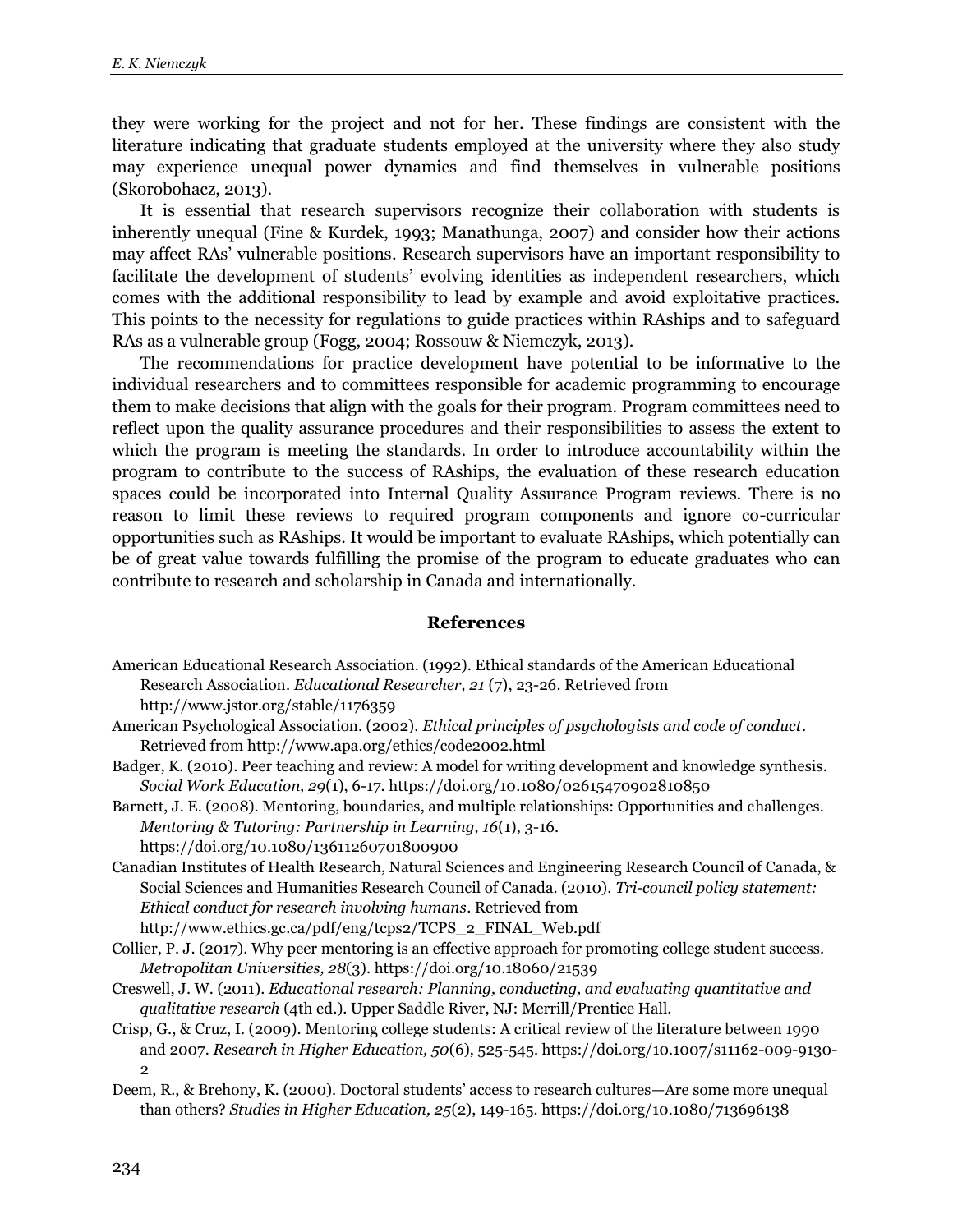Diamond, C. P. T. (2010). A memoir of co-mentoring: The "we" that is "me." *Mentoring & Tutoring: Partnership in Learning, 18*(2), 199-209. https://doi.org/10.1080/13611261003678945

- Edwards, B. J. (2009). *It takes a village: Perceptions of the SFU Education research assistant experience* (Unpublished doctoral dissertation). Simon Fraser University, Burnaby, BC.
- Fine, M. A., & Kurdek, L. A. (1993). Reflections on determining authorship credit and authorship order on faculty–student collaborations. *American Psychologist, 48*(11), 1141-1147. http://dx.doi.org/10.1037/0003-066X.48.11.1141

Floding, M., & Swier, G. (2012). Legitimate peripheral participation: Entering a community of practice. *Reflective Practice: Formation and Supervision in Ministry, 31*, 193-204. Retrieved from http://www.tandfonline.com/toc/crep20/current

Fogg, P. (2004). Faculty union calls for better treatment of graduate assistants. *The Chronicle of Higher Education, 51*(9), A16. Retrieved from http://chronicle.com

- Garrett, T. (1997). Trainer–trainee bullying. *Journal of Community & Applied Social Psychology, 7*, 227- 232. https://doi.org/10.1002/(SICI)1099-1298(199706)7:3<227::AID-CASP421>3.0.CO;2-M
- Gondo, M., Amis, J., & Vardaman, J. (2009). Case within a case. In A. J. Mills, G. Durepos, & E. Wiebe (Eds.), *Encyclopedia of case study research* (pp. 135–138). Thousand Oaks, CA: Sage.

Grenville, H., & Ciuffetelli Parker, D. (2013). From research assistant to researcher: Being wakeful in a mentorship journey about methodology, poverty, and deficit thinking. *Journal of Research Practice, 9*(2), Art. M7. Retrieved from http://jrp.icaap.org/index.php/jrp/article/view/349

Grundy, A. L. (2004). *Learning experiences and identity development as a research assistant* (Unpublished master's thesis). Brock University, St. Catharines, ON.

Harrison, J., MacGibbon, L., & Morton, M. (2001). Regimes of trustworthiness in qualitative research: The rigors of reciprocity. *Qualitative Inquiry, 7*(3), 323-345. https://doi.org/10.1177/107780040100700305

Heirdsfield, A., Walker, S., Walsh, K., & Wilss, L. (2008). Peer mentoring for first-year teacher education students: The mentor's experience. *Mentoring and Tutoring: Partnerships in Learning, 16*(2), 109- 124. https://doi.org/10.1080/13611260801916135

Hinchey, P., & Kimmel, I. (2000). *The graduate grind: A critical look at graduate education*. New York, NY: Falmer Press.

Hobson, J., Jones, G., & Deane, E. (2005). The research assistant: Silenced partner in Australia's knowledge production? *Journal of Higher Education Policy and Management, 27*(3), 357-366. https://doi.org/10.1080/13600800500283890

Huizing, R.L. (2012). Mentoring Together: A Literature Review of Group Mentoring. *Mentoring & Tutoring: Partnership in Learning, 20*(1), 27-55. doi: 10.1080/13611267.2012.645599.

Hutchinson, T., & Moran, J. (2005). The use of research assistants in law faculties: Balancing cost effectiveness and reciprocity. *Proceedings of Faculty of Law Research Interest Group*. Retrieved from http://eprints.qut.edu.au/2725/1/2725.pdf

Jiao, X., Kumar, R., Billot, J., & Smith, R. (2011). Developing research skills and capability in higher education: Combining collaborative research with mentoring. *Journal of Educational Leadership, Policy and Practice, 26*(1), 42-55. Retrieved from http://search.informit.com.au/browseJournalTitle;res=IELHSS;issn=1178-8690

Johnston, S., & McCormack, C. (1997). Developing research potential through a structured mentoring program: Issues arising. *Higher Education, 33*(3), 251-264. https://doi.org/10.1023/A:1002943629129

Lave, S., & Wenger, E. (1991). *Situated learning: Legitimate peripheral participation*. Cambridge, UK: Cambridge University Press.

Lee, S., & Roth W. M. (2003). Becoming and belonging: Learning qualitative research through legitimate peripheral participation. *Forum: Qualitative Social Research, 4*(2), Art. 35. http://dx.doi.org/10.17169/fqs-4.2.708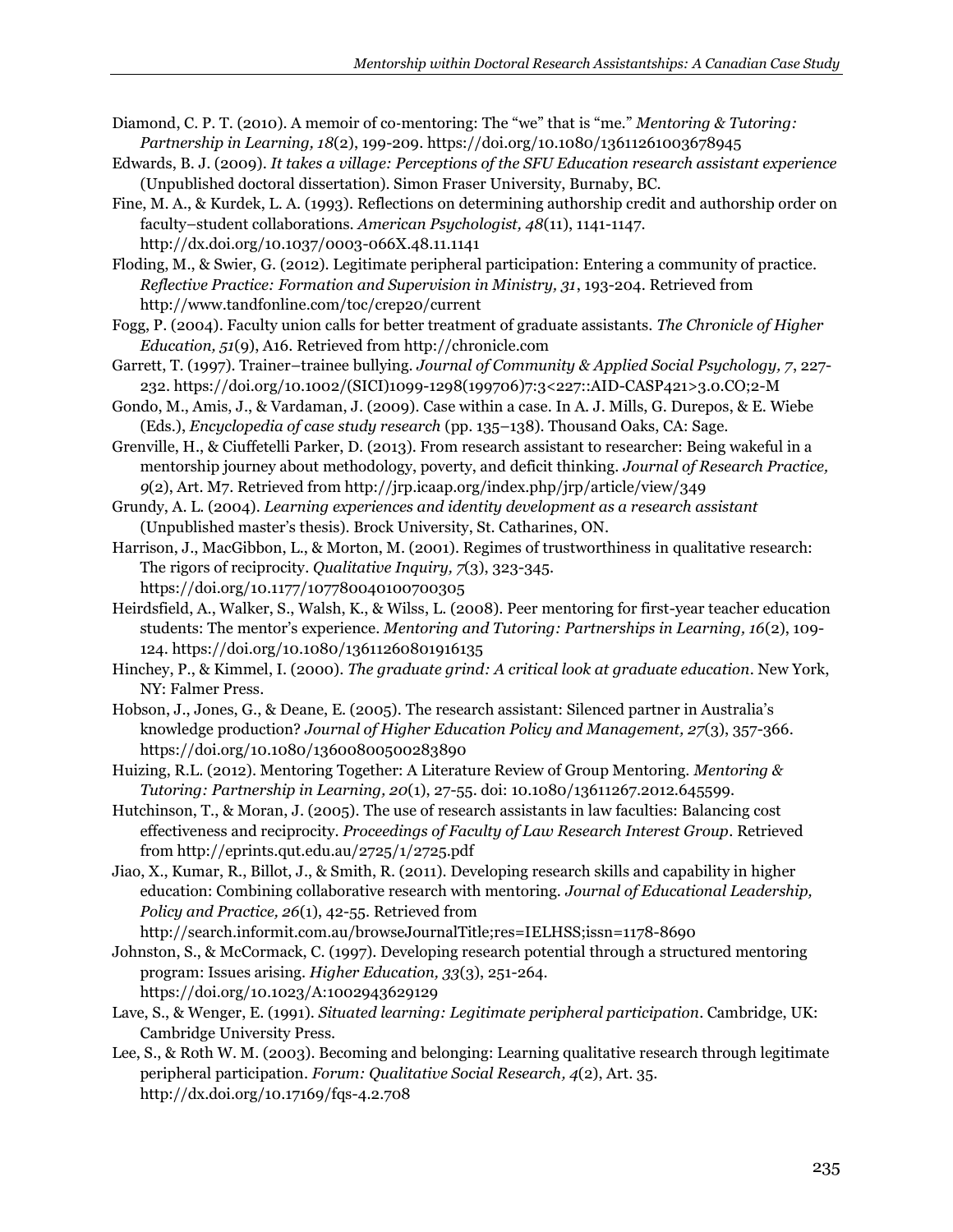- Macfarlane, B. (2010). Values and virtues in qualitative research. In M. Savin-Baden & C. Howell Major (Eds.), *New approaches to qualitative research: Wisdom and uncertainty* (pp. 19-27). Abingdon, UK: Routledge.
- Maher, M. A., Gilmore, J. A., Feldon, D. F., & Davis, T. E. (2013). Cognitive apprenticeship and the supervision of science and engineering research assistants. *Journal of Research Practice, 9*(2), Art. M5. Retrieved from http://jrp.icaap.org/index.php/jrp/article/view/354
- Manathunga, C. (2007). Supervision as mentoring: The role of power and boundary crossing. *Studies in Continuing Education, 29*, 207-221. https://doi.org/10.1080/01580370701424650
- McBurnie, A. (2011). *Research assistants at Kwantlen Polytechnic University: Positioning and training for success* (Unpublished master's thesis). Kwantlen Polytechnic University, Surrey, BC. Retrieved from http://kora.kpu.ca/islandora/object/kora:36
- McGinn, M. K., Niemczyk, E. K., & Saudelli, M. G. (2013). Fulfilling an ethical obligation: An educative research assistantship. *Alberta Journal of Educational Research, 59*(1), 72-91. Retrieved from http://ajer.journalhosting.ucalgary.ca/index.php/ajer/article/view/1112/961
- McWey, L. M., Henderson, T. L., & Piercy, F. P. (2006). Cooperative learning through collaborative faculty–student research teams. *Family Relations, 55*(2), 252-262. https://doi.org/10.1111/j.1741- 3729.2006.00374.x
- Miles, M. B., & Huberman, M. A. (1994). *Qualitative data analysis: An expanded sourcebook*. Thousand Oaks, CA: Sage.
- Miller, D. C., & Salkind, N. J. (2002). Basic research design. In D. C. Miller & N. J. Salkind (Eds.), *Handbook of research design & social measurement* (6th ed., pp. 13-16). Thousand Oaks, CA: Sage.
- Molony, T., & Hammett, D. (2007). The friendly financier: Talking money with the silenced assistant. *Human Organization, 66*(3), 292-300. https://doi.org/10.17730/humo.66.3.74n7x53x7r40332h
- Moore, J., Scarduzio, J. A., Plump, B., & Geist-Martin, P. (2013). The light and shadow of feminist research mentorship: A collaborative autoethnography of faculty–student research. *Journal of Research Practice, 9*(2), Art. M8. Retrieved from
	- http://jrp.icaap.org/index.php/jrp/article/view/343/309
- Morris, S. (2011). Doctoral students' experiences of supervisory bullying. *Pertanika Journal of Social Sciences and Humanities, 19*, 547-555. Retrieved from

https://espace.library.uq.edu.au/view/UQ:247499/UQ247499\_OA.pdf

- Naufel, K. Z., & Beike, D. R. (2013). The ethical treatment of research assistants: Are we forsaking safety for science? *Journal of Research Practice, 9*(2), Art. M11. Retrieved from http://jrp.icaap.org/index.php/jrp/article/view/360/318
- Nicolas, J. (2008, January 7). Researchers for tomorrow. *University Affairs*. Retrieved from http://www.universityaffairs.ca/features/feature-article/researchers-for-tomorrow/
- Niemczyk, E. K. (2010). *Expanding the research horizon in higher education: Master's students' perceptions of research assistantships* (Unpublished master's thesis). Brock University, St. Catharines, ON. Retrieved from https://dr.library.brocku.ca/handle/10464/3078
- Niemczyk, E. K. (2018). Developing globally competent researchers: International perspective. *South African Journal of Higher Education, 32*(4), 171–185. https://doi.org/10.20853/32- 4-1602
- Niemczyk, E. K., & Hodson, J. (2008). After frustration comes determination: Considering the effectiveness of research assistantships through diverse epistemic lenses. *Canadian Journal of Native Education, 3*1(1), 279-292. Retrieved from https://search.proquest.com/openview/16db4e09180fb067d6d0ca7adaef1d5a/1?pqorigsite=gscholar&cbl=30037
- Pyhältö, J., Stubb, J., & Lonka, K. (2009). Developing scholarly communities as learning environments for doctoral students. *International Journal for Academic Development, 14*(3), 221-232. https://doi.org/10.1080/13601440903106551
- Ratković, S., Niemczyk, E. K., Trudeau, L., McGinn, M. K. (2013). *Faculty of Education research*